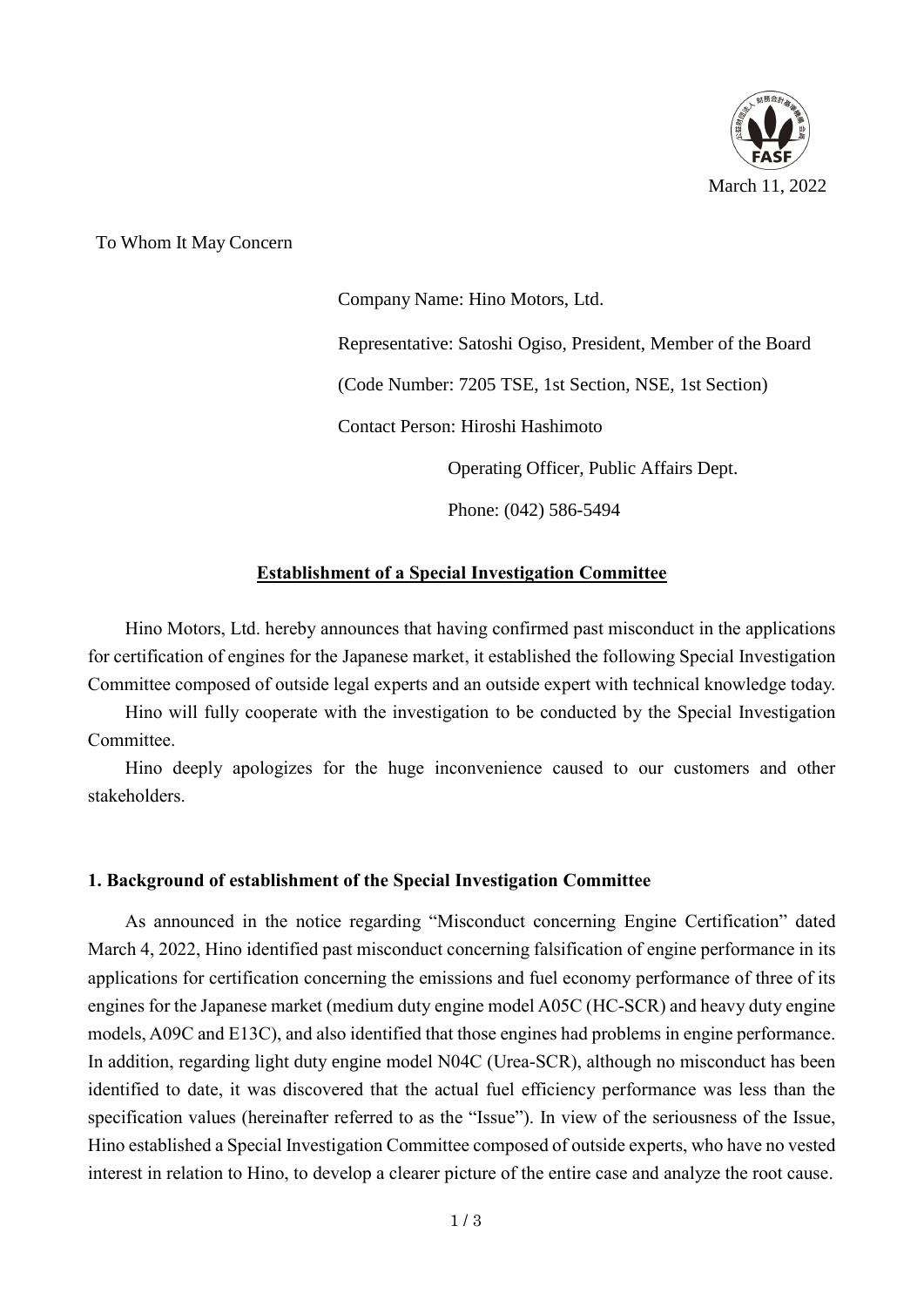## **2. Composition of the Special Investigation Committee**

Chair: Kazuo Sakakibara (former Superintending Prosecutor, Osaka High Public Prosecutors Office, Attorney) Committee member: Makoto Shimamoto (Yamaha Motor Co., Ltd., Advisor) Committee member: Mieko Okita (Attorney)

### **3. Matters commissioned by Hino to the Special Investigation Committee**

Hino has commissioned the Special Investigation Committee with developing a clearer picture of the entire case and analyzing the root cause, as well as recommending recurrence prevention measures that delve into an ideal organization and development process for Hino.

### **4. Future schedule**

The Special Investigation Committee will conduct the necessary investigation, and upon receipt of the Committee's report on the investigation, Hino will take such measures as prompt disclosure.

### **<Reference> Profiles of the Committee members**

| <b>Name</b> | <b>Background</b>                                                             |
|-------------|-------------------------------------------------------------------------------|
| Kazuo       | April 1984: Appointed Public Prosecutor                                       |
| Sakakibara  | Dec. 2015: Director of the Trial Division, Supreme Public Prosecutors Office  |
|             | April 2017: Chief Public Prosecutor, Osaka District Public Prosecutors Office |
|             | Feb. 2018: Superintending Prosecutor, Fukuoka High Public Prosecutors Office  |
|             | Jan. 2020: Superintending Prosecutor, Osaka High Public Prosecutors Office    |
|             | July 2021: Resigned as prosecutor                                             |
|             | Oct. 2021: Registered as an attorney                                          |
|             | Nov. 2021: Joined Anderson Mori & Tomotsune, Foreign Law Joint Operations,    |
| Makoto      | April 1983: Joined Yamaha Motor Co., Ltd.                                     |
| Shimamoto   | Jan. 2007: General Manager, Engine Design Department, Product Development     |
|             | Division, MC Business Operations                                              |
|             | Jan. 2012: President, Yamaha Motor Asian Center Co., Ltd.                     |
|             | Jan. 2014: Senior General Manager, PF Vehicle Development Division, PF        |
|             | Vehicle Unit                                                                  |